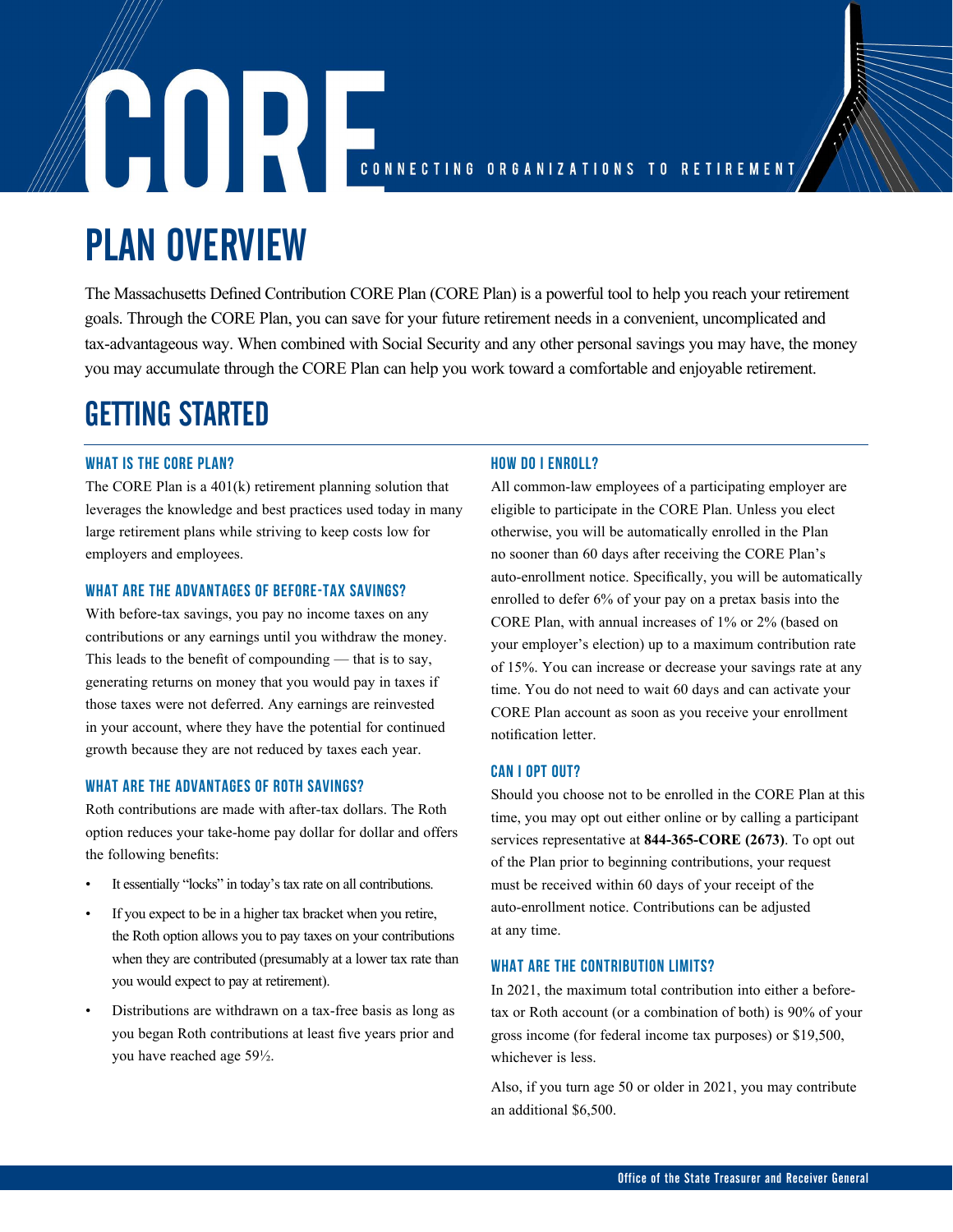# WILL MY EMPLOYER MAKE ANY MATCHING OR NON-ELECTIVE CONTRIBUTIONS?

Your employer may elect to contribute a safe harbor contribution.

Safe Harbor Employer-matching Contribution

If this contribution type is selected by a participating employer, the following employer-matching contribution formula will be applied to your account.

• One hundred percent (100%) of your Elective Deferrals that do not exceed the first three percent (3%) of your compensation for the Plan year plus fifty percent (50%) of your Elective Deferrals that do not exceed the next two percent (2%) of your compensation for the Plan year.

The chart at right shows how the matching contributions would work with your contributions to help your account grow.

Assume you make \$30,000 a year and contribute 6% of compensation each payroll period to the CORE Plan. In one year of participation, your account would accumulate pretax deferrals and matching contributions totaling \$3,000.

# Three PATHS TO INVESTING FOR RETIREMENT

When it comes to investing, people have different comfort levels and experience. To make the investment process as simple as possible, the CORE Plan offers three paths to investing for retirement.

# PATH 1 - TARGET DATE FUNDS<sup>1</sup>

The CORE target date funds are a diversified mix of underlying funds whose asset allocations change over time to become more conservative as you near retirement. If you are automatically enrolled in the CORE Plan, you will be defaulted into a CORE target date fund based on your date of birth and expected retirement

| IF EMPLOYEE CONTRIBUTES             | THEN THE EMPLOYER MUST CONTRIBUTE |
|-------------------------------------|-----------------------------------|
| $1\%$ of compensation               | 1% of compensation                |
| 2% of compensation                  | 2% of compensation                |
| 3% of compensation                  | 3% of compensation                |
| 4% of compensation                  | 3.5% of compensation              |
| 5% of compensation                  | $4\%$ of compensation             |
| Anything over 5%<br>of compensation | 4% of compensation                |

Contributions are made on a per-payroll basis based on the gross compensation paid during that period.

### Safe Harbor Non-elective Contribution

If this option is selected by a participating employer, the participating employer will make non-elective contributions to the account of each eligible employee in an amount not less than 3% of each participant's compensation regardless of whether the eligible employee makes elective deferrals to the CORE Plan.

The maximum combined contribution limit of employee and employer contributions cannot exceed \$58,000 for 2021.

age of 65. Generally, the further away from the year in the |name of the fund, the greater its allocation to stocks and other growth-oriented strategies. This emphasizes the growth potential you need to help build savings over the long term.

As you move closer to your target retirement year, the fund's asset allocation adjusts to a mix expected to experience lower volatility under a broad range of market conditions. By the time you move into retirement, the target date fund will be invested in a mix of investments focused on preserving your savings and producing income. This asset allocation happens automatically over time. The principal value of the fund(s) is not guaranteed at any time, including at the time of the target date and/or withdrawal.

| <b>DATE OF BIRTH</b> | <b>CORE RETIREMENT FUNDS</b>           | <b>EXPECTED RETIREMENT DATE RANGE</b> |
|----------------------|----------------------------------------|---------------------------------------|
| 1993 or after        | CORE 2060 Retirement Fund              | 2058 or after                         |
| 1988-1992            | CORE 2055 Retirement Fund              | 2053-2057                             |
| 1983-1987            | CORE 2050 Retirement Fund              | 2048-2052                             |
| 1978-1982            | CORE 2045 Retirement Fund              | 2043-2047                             |
| 1973-1977            | CORE 2040 Retirement Fund              | 2038-2042                             |
| 1968-1972            | CORE 2035 Retirement Fund              | 2033-2037                             |
| 1963-1967            | CORE 2030 Retirement Fund              | 2028-2032                             |
| 1958-1962            | CORE 2025 Retirement Fund              | 2023-2027                             |
| 1953-1957            | CORE 2020 Retirement Fund              | 2018-2022                             |
| 1948-1952            | CORE 2015 Retirement Fund              | 2013-2017                             |
| 1943-1947            | CORE 2010 Retirement Fund              | 2008-2012                             |
| 1942 or earlier      | <b>CORE Retirement Allocation Fund</b> | 2007 or before                        |
|                      |                                        |                                       |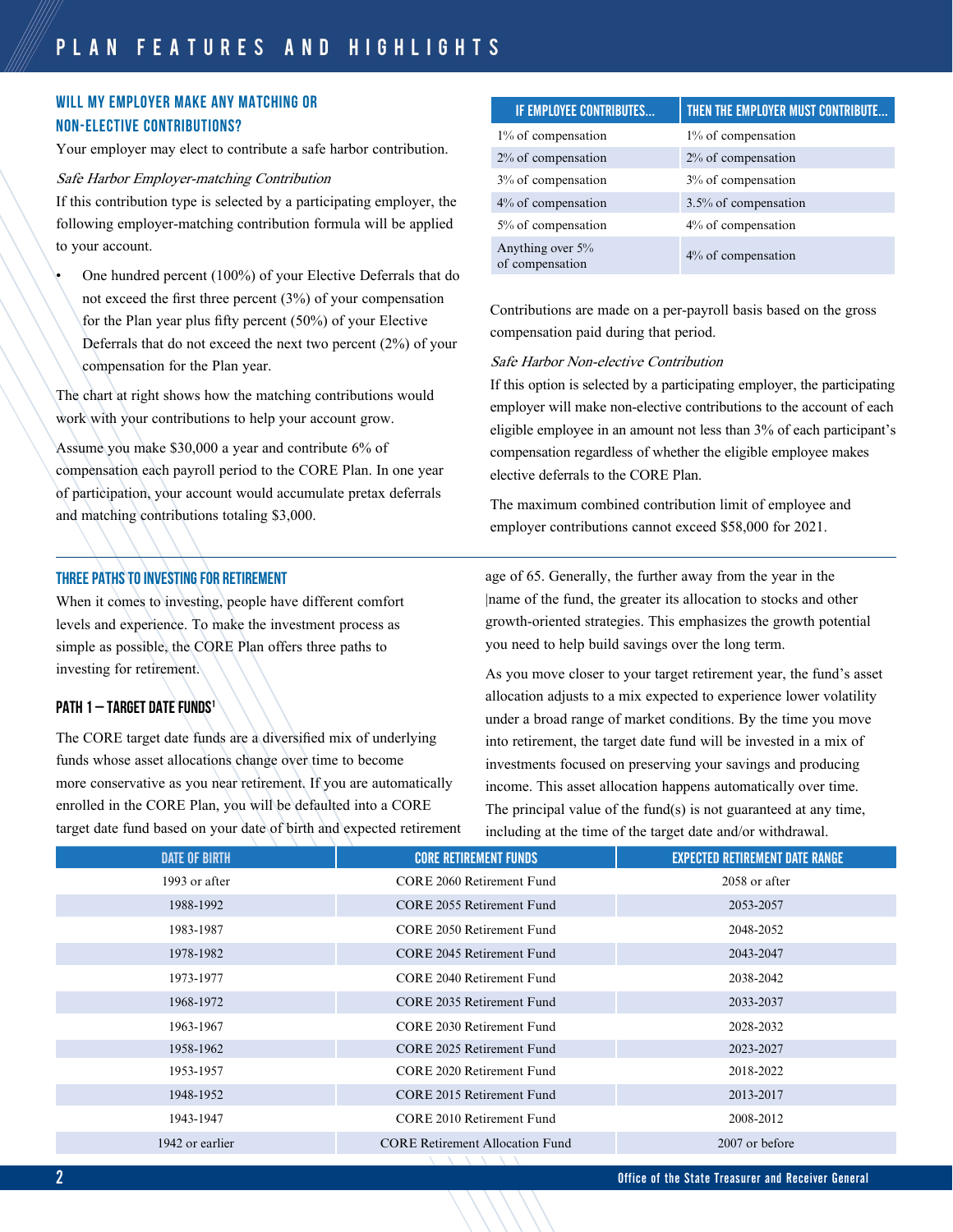### PATH 2 – Empower retirement advisory services

Empower Retirement Advisory Services, offered by Advised Assets Group, LLC, a registered investment adviser, is available to meet the unique needs of diverse participants. AAG has teamed with Morningstar Investment Management, LLC, a recognized industry leader in asset allocation and investment analytics tools, to provide the underlying investment advice and portfolio management methodology that power Advisory Services.

### **MY TOTAL RETIREMENT™**

If you prefer to have your account professionally managed, you may elect My Total Retirement. My Total Retirement provides ongoing professional asset management. Your My Total Retirement portfolio will be constructed using one or more of the investments that compose the CORE Plan investment lineup and may also use additional investments that are not otherwise available to CORE Plan participants.

Upon selecting My Total Retirement, you will be asked to supply information about your retirement time frame, life stages, risk tolerance and overall financial picture—including any assets held outside the CORE Plan—for consideration in constructing a portfolio suitable for your retirement goals (if you elect to supply this information). The annual fee for this service is based on a percentage of your managed account balance and is assessed quarterly:

| <b>ASSETS UNDER MANAGEMENT</b> | <b>ANNUAL FEE</b> |
|--------------------------------|-------------------|
| First \$100,000                | 0.45%             |
| Next \$150,000                 | 0.35%             |
| Next \$150,000                 | 0.25%             |
| Greater than \$400,000         | 0.15%             |

To get more information or to enroll in this service, please call 844-302-2448.

There is no guarantee provided by any party that participation in any of the advisory services will result in a profit.

### online advice

This option may be right for you if you want help choosing your specific investments based on your personal goals and financial situation at no additional cost to you. You can choose to implement the recommended strategy with a single click. Your portfolio will be constructed using one or more investments available in the CORE Plan Investment lineup, and may also use additional investments that are not otherwise available to CORE Plan participants. If you enroll in Online Advice, you must periodically review and update your personal goals and financial situation and generate new recommendations when your situation changes. Online Advice is available at no additional cost to you.

# PATH 3 – CORE OBJECTIVE-BASED FUNDS

The intuitively named objective-based funds help you mix four diversified investment options based on your savings goals. For example, are you trying to grow savings? Preserve savings? We have options tailored to meet those objectives.

- **• CORE Growth Fund** The CORE Growth Fund's primary objective is long-term capital appreciation for participants with longer savings horizons and a higher risk tolerance.
- **• CORE Income Fund** The CORE Income Fund's primary objective is to provide participants with a consistent level of income in retirement with a secondary goal of capital preservation.
- **• CORE Inflation Fund** The CORE Inflation Fund's primary objective is to enhance investors' purchasing power by seeking returns in excess of U.S. inflation over a full business cycle.
- **• CORE Capital Preservation Fund** The CORE Capital Preservation Fund's primary objective is the preservation of principal.

The manager seeks to achieve the stated objectives. There can be no guarantee the objectives will be met. Investing in these strategies carries a certain amount of risk. There can be no guarantee that investing in these strategies will prevent loss of an investment.

# investment oversight

The investment structure of each fund in the CORE Plan is developed and monitored by Aon Investments USA, Inc. (Aon), acting as an independent investment consultant and 3(38) fiduciary under ERISA. The CORE Plan's CORE target date funds and objective-based funds leverage the experience of many investment professionals specializing in U.S., global and alternatives investment management and asset allocation.

The funds incorporate the following key design elements:

- *• Professional design, construction and oversight:* The CORE target date funds and objective-based funds are designed, constructed and overseen by the CORE Plan's investment consultant Aon, acting as a 3(38) fiduciary.
- *• Open-architecture design:* The open architecture of the objective-based and CORE target date funds allow Aon to select complementary managers to build and tailor the funds to the CORE Plan's participant demographics.
- *• Active/passive blends:* All CORE funds may combine both active and passive management, controlling fees while focusing on active management in areas Aon believes will most likely add value.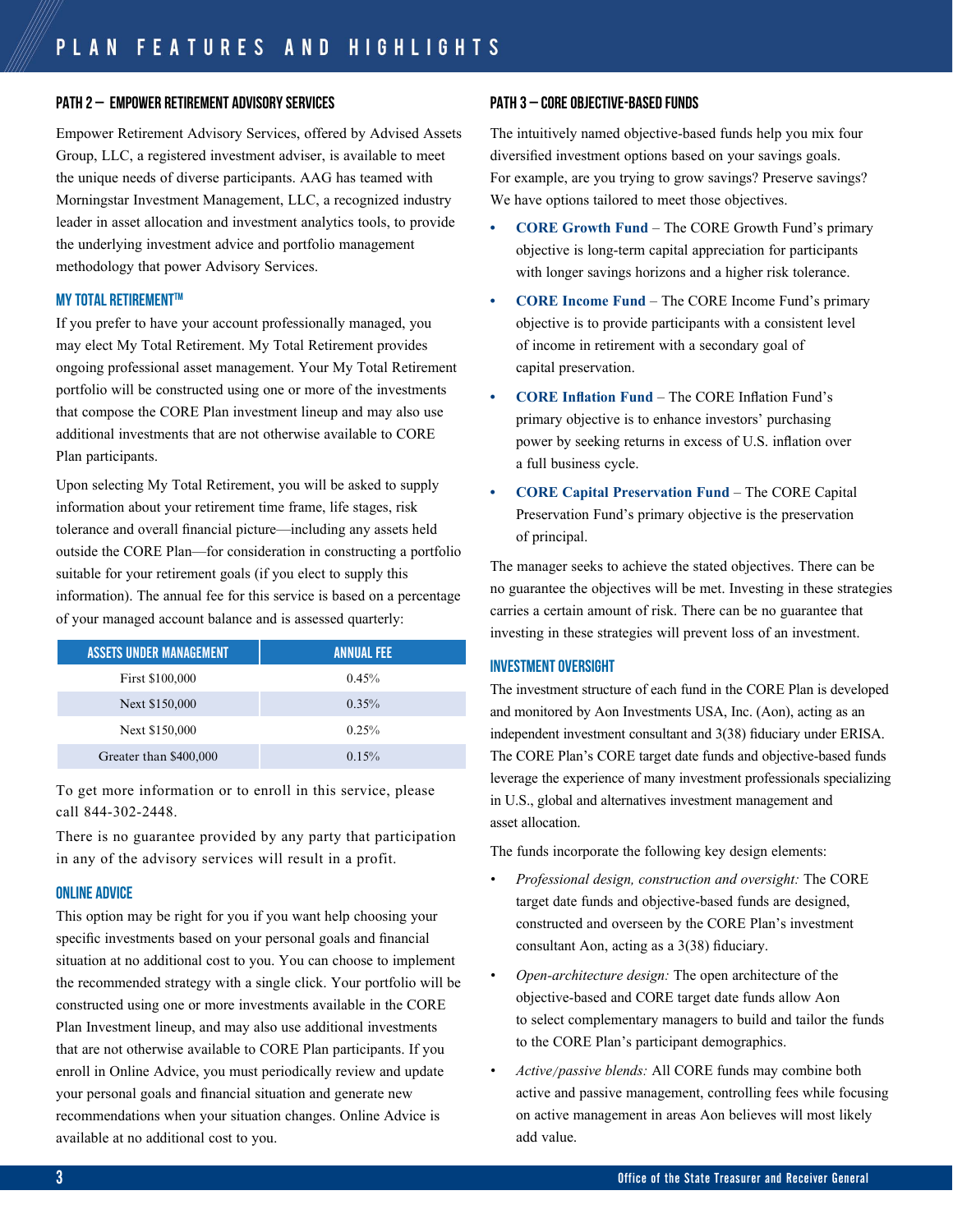A list of investment options available through the CORE Plan can be found by going to **www.ma-core.com**.

*Carefully consider the investment option's objectives, risks, fees and expenses. Contact Empower Retirement for a prospectus, summary prospectus for SEC registered products or disclosure document for unregistered products, if available, containing this information. Read each carefully before investing.* 

# ROLLOVERS

# CAN I COMBINE ASSETS FROM MY OTHER RETIREMENT PLANS INTO MY CORE PLAN ACCOUNT?

Yes, rollovers from a 401(k), 401(a) or 403(b) plan; an eligible governmental 457(b) plan; or a Traditional IRA may be rolled over to the CORE Plan.

Governmental 457 funds rolled into another type of plan or account may become subject to the 10% early withdrawal penalty if taken before age 59½.

For assistance with rolling funds into a CORE 401(k), please call 888-737-4480.

# DO I HAVE TO ROLL OVER MY ACCOUNT IF I LEAVE EMPLOYMENT WITH MY CURRENT EMPLOYER?

You have the option to keep your money in the CORE Plan and retain all the benefits that are part of the CORE Plan, including online account access and one-on-one consultations with a CORE Plan representative.

As with any financial decision, you are encouraged to discuss moving money between accounts, including rollovers, with a financial advisor and to consider costs, risks, investment options and limitations prior to investing.

# VESTING

# WHAT IS VESTING AND WHEN AM I VESTED IN THE PLAN?

Vesting refers to the percentage of your account you are entitled to receive upon the occurrence of a qualified distribution event. Your contributions (including rollovers from previous employers) and any earnings are always 100% vested.

Any employer contribution is also immediately 100% vested.

# **DISTRIBUTIONS**

# WHEN CAN I WITHDRAW MONEY?

Qualified distribution events from non-Roth assets are as follows:

- Retirement
- Permanent disability
- Financial hardship (as defined by Internal Revenue Code and CORE Plan provisions)
- Severance of employment
- Attainment of age 591/2
- Death (your beneficiary receives your benefits)

Ordinary income tax will apply to each distribution from non-Roth funds. Distributions received prior to reaching age 59½ may also be assessed a 10% early withdrawal federal tax penalty.

**Roth Qualified Distributions:** Any distribution is made on an income tax-free basis if you are eligible for a distribution from the CORE Plan and withdraw your Roth contributions and any earnings after holding the account for at least five tax years and after one of the following occurs:

- You reach age 59½
- You become disabled
- You die (in which case, your beneficiaries will take a withdrawal)

Refer to your Summary Plan Description for more information about distributions.

# WHAT ARE MY DISTRIBUTION OPTIONS?

- 1. Leave the value of your account in the CORE Plan until you are ready to receive a distribution.
- 2. Receive payment in one of the following forms:
	- Periodic payments
	- Partial lump sum
	- Lump sum
- 3. Roll over your account balance to a 401(k), 401(a) or 403(b) plan; an eligible governmental 457(b) plan; or an IRA.

Funds rolled into a governmental 457 plan from another type of plan or account may still be subject to the 10% early withdrawal penalty if taken before age 59½.

Because Roth contributions are taxed in the year in which they are made, qualified Roth distributions are not taxed.

# WHAT HAPPENS TO MY ACCOUNT WHEN I DIE?

Your designated beneficiary(ies) will receive any remaining value of your account. Your beneficiary(ies) must contact a CORE Plan representative to request a distribution.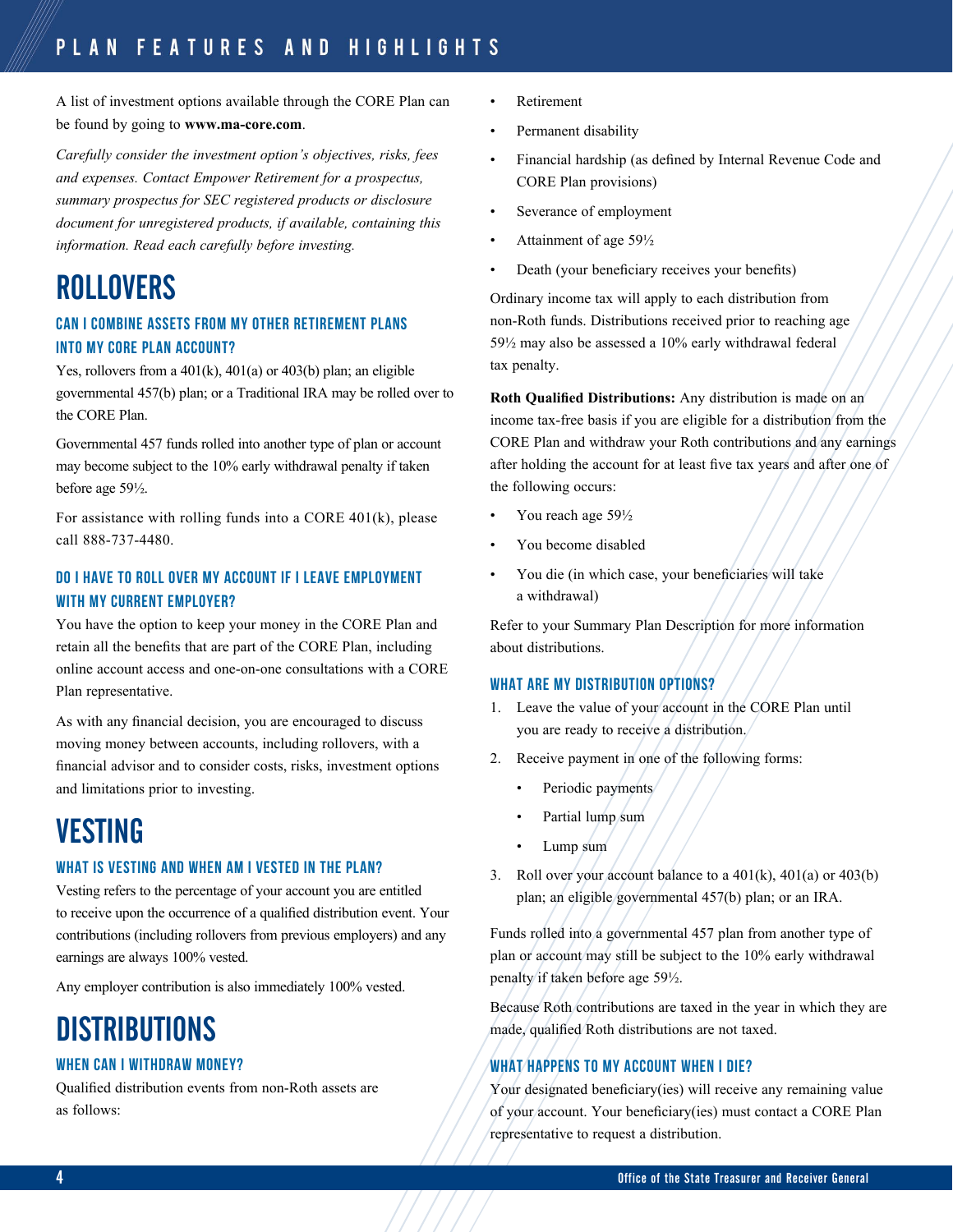# **FEES**

# ARE THERE ANY RECORDKEEPING OR ADMINISTRATIVE FEES TO PARTICIPATE IN THE CORE PLAN?

A \$65 annual fee for participation in the CORE Plan is automatically deducted from your account. There may be other administrative service fees that apply to elective Plan features used by a participant.

Each investment option has an administrative, advisory and investment management fee that varies by investment option.\* These fees are deducted before the daily price or performance is calculated. Fee ratios are posted on the CORE Plan's website at **www.ma-core.com**. To learn more please contact us at **844-365-CORE (2673)**.

\*Additional fees, including administrative and other service fees, may be assessed over time.

# TAXES

### HOW DOES MY PARTICIPATION IN THE PLAN AFFECT MY TAXES?

Because non-Roth contributions are taken out of your paycheck before taxes are calculated, you pay less in current income tax. You do not report any current earnings or losses on your account on your current income tax return, either. Your account funds are tax deferred until you withdraw money, usually at retirement. Withdrawals are taxable in the year in which they are distributed.

# Do I pay taxes when I take a distribution from my Roth account?

Your distribution is income tax-free if you are eligible for a distribution from the CORE Plan, you withdraw your Roth contributions and any earnings after holding the account for at least five tax years, and:

- You are at least age  $59\frac{1}{2}$ ; or
- You become disabled; or
- You die (in which case, your beneficiaries will take a withdrawal).

If a distribution is made from your Roth account before you reach age 59½ and it is not due to death or disability or reaching the fivetax-year holding period, you will pay income taxes on any earnings that are distributed. Otherwise, there is no income tax due on the Roth contributions distributed, because contributions are made with after-tax dollars.

# LOANS

# CAN I TAKE A LOAN FROM MY ACCOUNT?

Currently, your Plan does not allow loans.

# MANAGING YOUR ACCOUNT

# HOW DO I KEEP TRACK OF MY ACCOUNT?

You may access your account online at **www.ma-core.com** or by calling **844-365-CORE (2673)**.

After the end of each calendar quarter, Empower Retirement will make your account statement available online. You may also choose to have your statements mailed to you directly.

### HOW DO I MAKE INVESTMENT OPTION CHANGES?

Log on to your account online at **www.ma-core.com** or call **844-365-CORE (2673)**. You can move all or a portion of your existing balances among investment options (subject to Plan rules), change the amount of your payroll deduction and change how your payroll contributions are invested.<sup>2</sup>

# HOW DO I MAKE CONTRIBUTION CHANGES?

You can increase, decrease or stop your contribution at any time via the website at **www.ma-core.com**, or by calling **844-365-CORE (2673)**. Any changes shall become effective beginning with either the first or second pay period.

# HOW DO I ADD OR UPDATE A BENEFICIARY?

Complete a Beneficiary Designation form to assign or update your beneficiary(ies). Log on to your account at **www.ma-core.com**, then click on *My Accounts*. Under PLAN INFORMATION, click on *Plan Forms > Beneficiary Designation*. Print and complete the form, then mail or fax it per the instructions on the form.

If you are married, your spouse is automatically designated as your primary beneficiary under the CORE Plan. If you would like to assign someone other than your spouse as the primary beneficiary, your spouse must also sign the Beneficiary Designation form in the presence of either a notary or your employer.